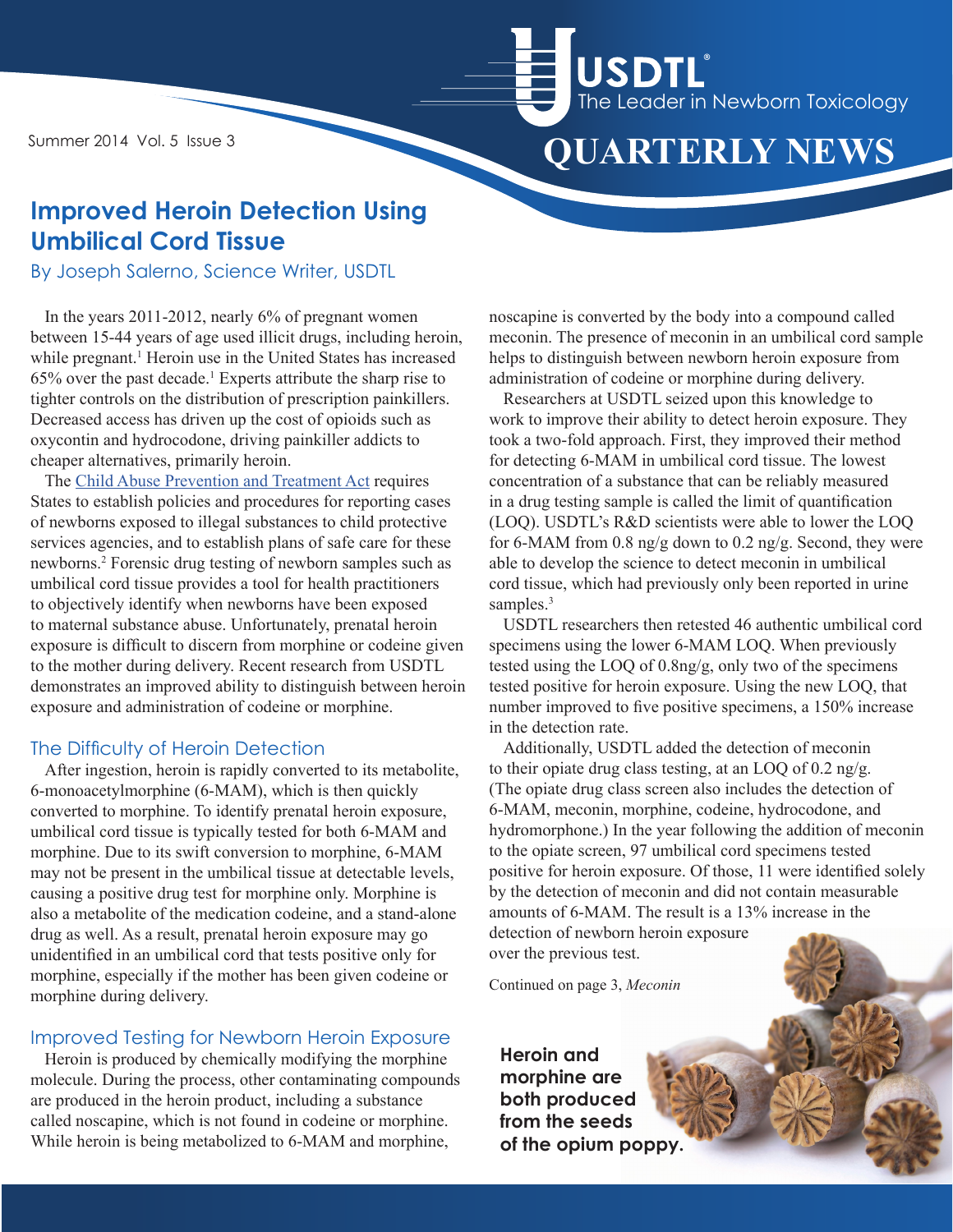# **The Transfer of Drugs and Alcohol Through Breast Milk**

By Joseph Salerno, Science Writer, USDTL

The benefits of breast feeding for both mother and child are numerous. Research suggests the hormones and antibodies in breast milk help to reduce the incidence of certain conditions such as asthma, lower respiratory infections, and type-2 diabetes in breast fed babies. For mothers, breast feeding has been shown to reduce the risk of post-partum depression, breast and ovarian cancer, and type-2 diabetes.<sup>1</sup> Since 2007, the [Centers for Disease Control and Prevention's \(CDC\)](www.cdc.gov) [Division of Nutrition, Physical Activity, and Obesity](http://www.cdc.gov/nccdphp/dnpao/index.html) has made great efforts to promote breast feeding of newborns in the United States to help improve the overall health of mothers and babies.2

Breast feeding may be a challenge for mothers who are using legal or illicit substances while lactating (producing breast milk). Studies have shown that drugs and alcohol can pass from mother to baby in varying degrees, depending on the substance ingested. The potential for adverse effects on the newborn exists when drugs or alcohol pass from mother to baby. Controlled studies to investigate the harm to newborns associated with drug transfer through breast milk are ethically impossible to conduct. Data available on this subject comes from random sampling trials, and it is important to keep this in mind when considering this information. All potential harms to the newborn resulting from drugs and alcohol in breast milk may not yet be known. The toxicology of drugs and alcohol in breast milk conveyed here come from research reported and referenced in [LactMed](http://toxnet.nlm.nih.gov/newtoxnet/lactmed.htm), the Drugs and Lactation Database within the U.S. National Library of Medicine's Toxicology Data Network<sup>3</sup>

### Narcotic Pain Killers

Prescription narcotic use by breast feeding mothers has potentially serious consequences reported for newborns, including drowsiness, central nervous system depression, and possibly infant death. Drugs such as codeine, hydrocodone, oxycodone, and others of the same drug class are transferred in small, though easily measured, amounts. Although the amounts measured in breast milk are small percentages of the total maternal dose, they represent larger dosages to

infants who are much lower body weight than their parents. Infants seem to be especially sensitive even to small doses of narcotic pain medicines. Data for prescription narcotics comes from numerous

random samplings

of lactating mothers receiving pain medications during hospital stays following birth. As such, research demonstrating the effects of narcotic analgesics on newborns is more abundant than for most substances.

### Cocaine

Measured levels of cocaine transfer from mother to baby have varied widely and may involve several unknown variables, including maternal dosage and metabolism. Cocaine transfer to newborns is especially risky, because infants have not yet developed the enzyme that metabolizes the cocaine molecule. Without the ability to metabolize the drug, serious adverse effects on the newborn may be possible, depending on how much was transferred to the child. Observed effects on infants from cocaine exposure in breast milk have included tremors, irritability, dilated pupils, vomiting, and diarrhea.

#### Benzodiazepines

Benzodiazepines pass easily from mother to infant through breast milk. Benzodiazepines have long half-lives and are able to accumulate in the newborn if prolonged transfer occurs during breast feeding. Sedation, lethargy, and depressed breathing have been observed in newborns exposed to benzodiazepines in breast milk. It has been hypothesized that some benzodiazepines, such as nordiazepam, may compete with the liver enzyme bilirubin during certain, essential liver functions.

#### Amphetamines and Methamphetamines

Both amphetamine and methamphetamine are transferrable in breast milk, but studies examining the effects on newborns as a result of this transfer are scant. Product labels for therapeutic amphetamines list hypertension, tachycardia, and seizures as potential effects on newborns, based on animal studies. Little is known about the effects of methamphetamines on newborns when the drugs are transferred through breast milk. One case study involving criminal prosecution suggests that methamphetamine transfer through breast milk may be fatal for newborns, but this has not been conclusively demonstrated. What is known is that amphetamines and methamphetamines may persist in breast milk as long as 24-48 hours after maternal use.



USDTL is accredited by The College of [American Pathologists.](http://www.cap.org/apps/cap.portal)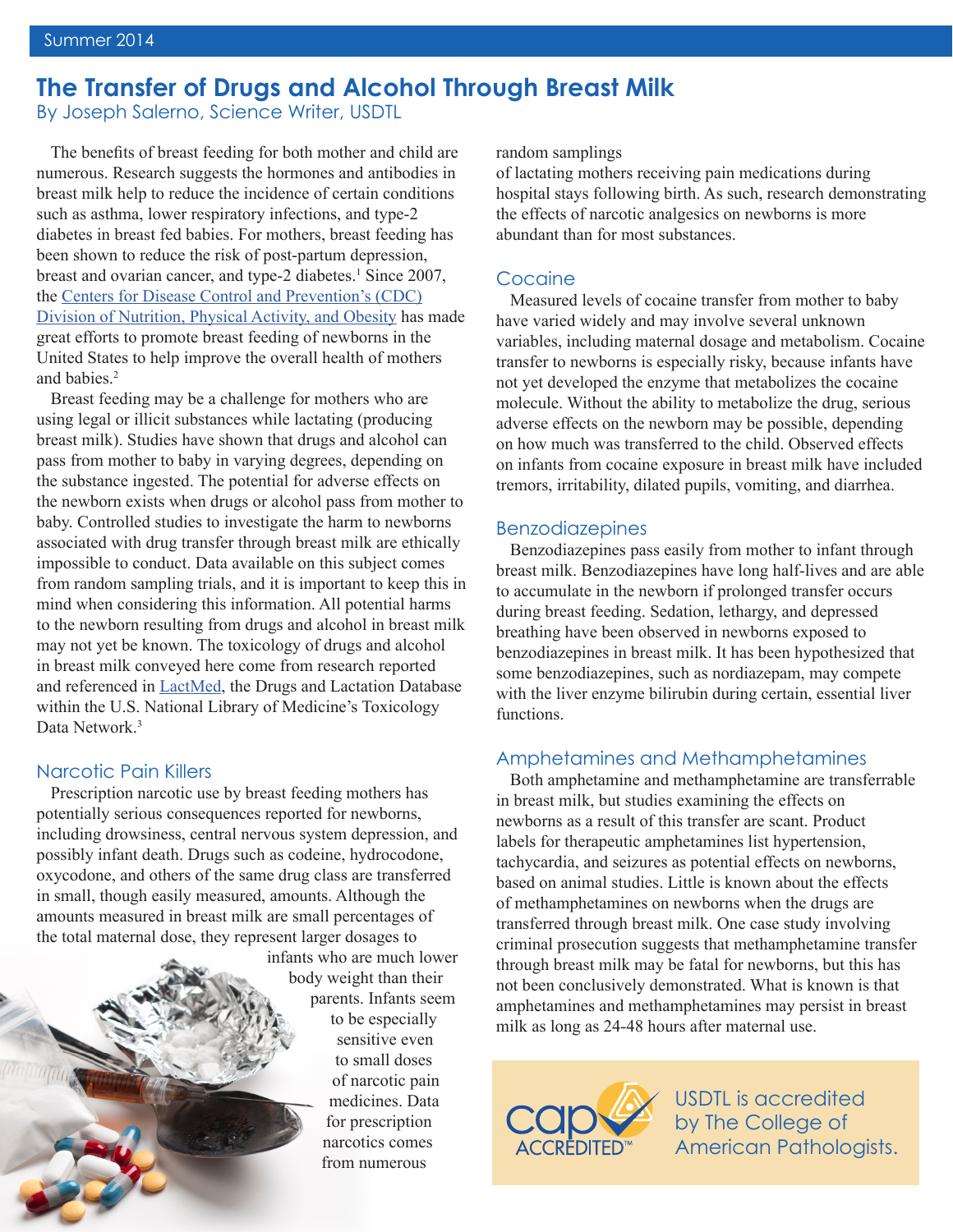## **Cannabinoids**

Research on marijuana use and breast feeding is limited, but it has been demonstrated that both native THC (delta-9-tetrahydrocannabinol) and its metabolite, carboxy-THC, from cannabis use can pass into breast milk in small quantities. The effects on the newborn are not well examined, but some long-term studies have demonstrated impairment of motor development.

## Alcohol

Alcohol easily passes from mother to newborn through breast milk. Alcohol levels in breast milk have been shown to parallel maternal blood alcohol levels. The production of breast milk can be reduced as much as 20% following ingestion of 1-2 standard drinks. Peak alcohol levels occur in breast milk approximately 30-60 minutes after ingestion. Infants exposed to alcohol in breast milk may become agitated and experience poor sleep. Long-term effects resulting from daily maternal drinking during lactation are poorly understood, but some research suggests just 1 drink a day may impair infant growth and motor function.

## Other Substances

Many other substances not described here have been measured in breast milk including, though not limited to, heroin, ecstasy (MDMA), phencyclidine, methadone, buprenorphine, barbiturates, propoxyphene, and tramadol. Due to the obvious ethical concerns surrounding controlled studies involving maternal drug usage and transfer to infants through breast milk, it is difficult to say with certainty what effects a particular drug may have on any individual newborn. [What is known is that these substances are detectable in breast](http://www.youtube.com/user/USDrugTestingLab)  milk using modern toxicological instrumentation and have been shown to be transferrable to newborn infants.

#### References

1. Office of Women's Health, U.S. Department of Health and Human Services. (2011, August 4). Why Breast Feeding is Important. Retrieved from [http://www.](http://www.womenshealth.gov/breastfeeding/why-breastfeeding-is-important/index.html) [womenshealth.gov/breastfeeding/why-breastfeeding-is-important/index.html](http://www.womenshealth.gov/breastfeeding/why-breastfeeding-is-important/index.html)

2. Centers for Disease Control and Prevention: Division of Nutrition, Physical Activity, and Obesity. (2013, July). Breast Feeding Report Card. Retrieved from <http://www.cdc.gov/breastfeeding/data/reportcard.htm>

3. Drugs and Lactation Database (Lactmed). (n.d.). In National Library of Medicine Toxicology Data Network. Retrieved from [http://toxnet.nlm.nih.gov/](http://toxnet.nlm.nih.gov/cgi-bin/sis/htmlgen?LACT) [cgi-bin/sis/htmlgen?LACT](http://toxnet.nlm.nih.gov/cgi-bin/sis/htmlgen?LACT)

**Like what we have to share?** Follow us! We participate in the following social [media on](http://www.facebook.com/USDTL) [a timely b](http://www.usdtl.com/blog)[asis.](https://twitter.com/USDTL)









*Meconin*, continued from page 1

# Lack of 6-MAM and Meconin Does Not Rule Out Heroin Use in All Cases

USDTL researchers caution that, although they have been able to greatly improve the detection of *in utero* heroin exposure, care must be taken when interpreting some opiate testing results. In the case of a morphine positive umbilical cord, the absence of 6-MAM or meconin does not necessarily rule out heroin use. If codeine or morphine was not administered during delivery, an unexplained morphine positive in an umbilical cord sample may require further investigation. The 6-MAM metabolite accumulates in human nails and hair as well or better than morphine. The window of detection for nail and hair testing is approximately 3 months. Further testing of maternal nail or hair samples may shed light on whether or not heroin was ingested during pregnancy.

Although the improvements in heroin exposure testing have increased the detection rate, it may be possible that some umbilical cord specimens do not accumulate measurable levels of 6-MAM or meconin. The very short half-life of 6-MAM (38 minutes) makes its detection in umbilical cord specimens challenging. It has not been scientifically determined how much 6-MAM might be trapped in umbilical cord tissue or for how long. As well, the half-life of meconin and its metabolism in the human body have not been determined. As such, 6-MAM and meconin accumulation in u-cord may depend on how much and how often a mother uses heroin while pregnant, and her personal metabolism.

## The Forensic Importance of Heroin Detection

For the healthcare professional under Federal mandate to report cases of newborn substance exposure, the importance of improved heroin detection cannot be overstated. The ability to distinguish heroin use from the background of morphine only positives allows more confidence in reporting. The detection of heroin exposure using umbilical cord samples provides the forensic evidence needed. Child custody or placement may be at stake in these situations, and improvements in objective testing for prenatal drug exposure add confidence to reporting policies and procedures.

#### References

1. [Substance Abuse and Mental Health Services Administration, Results from](https://nsduhweb.rti.org/respweb/homepage.cfm)  [the 2012 National Survey on Drug Use and Health: Summary of National Findings,](https://nsduhweb.rti.org/respweb/homepage.cfm)  [NSDUH Series H-46, HHS Publication No. \(SMA\) 13-4795. Rockville, MD:](https://nsduhweb.rti.org/respweb/homepage.cfm)  [Substance Abuse and Mental Health Services Administration, 2013.](https://nsduhweb.rti.org/respweb/homepage.cfm)

2. [Child Welfare Information Gateway. \(2012\). Parental drug use as child abuse.](https://www.childwelfare.gov/systemwide/laws_policies/statutes/drugexposed.cfm)  [Washington, DC: U.S. Department of Health and Human Services, Children's](https://www.childwelfare.gov/systemwide/laws_policies/statutes/drugexposed.cfm)  [Bureau.](https://www.childwelfare.gov/systemwide/laws_policies/statutes/drugexposed.cfm)

3. Jones J, Jones M, Jones B, Sulaiman K, Plate C, and Lewis D. (2014). The detection of codeine, morphine, 6-monoacetylmorphine, and meconin in human umbilical cord tissue: method validation and evidence of in utero heroin exposure. Therapeutic Drug Monitoring. [\[Epub ahead of print\]](http://www.ncbi.nlm.nih.gov/pubmed/24901495)